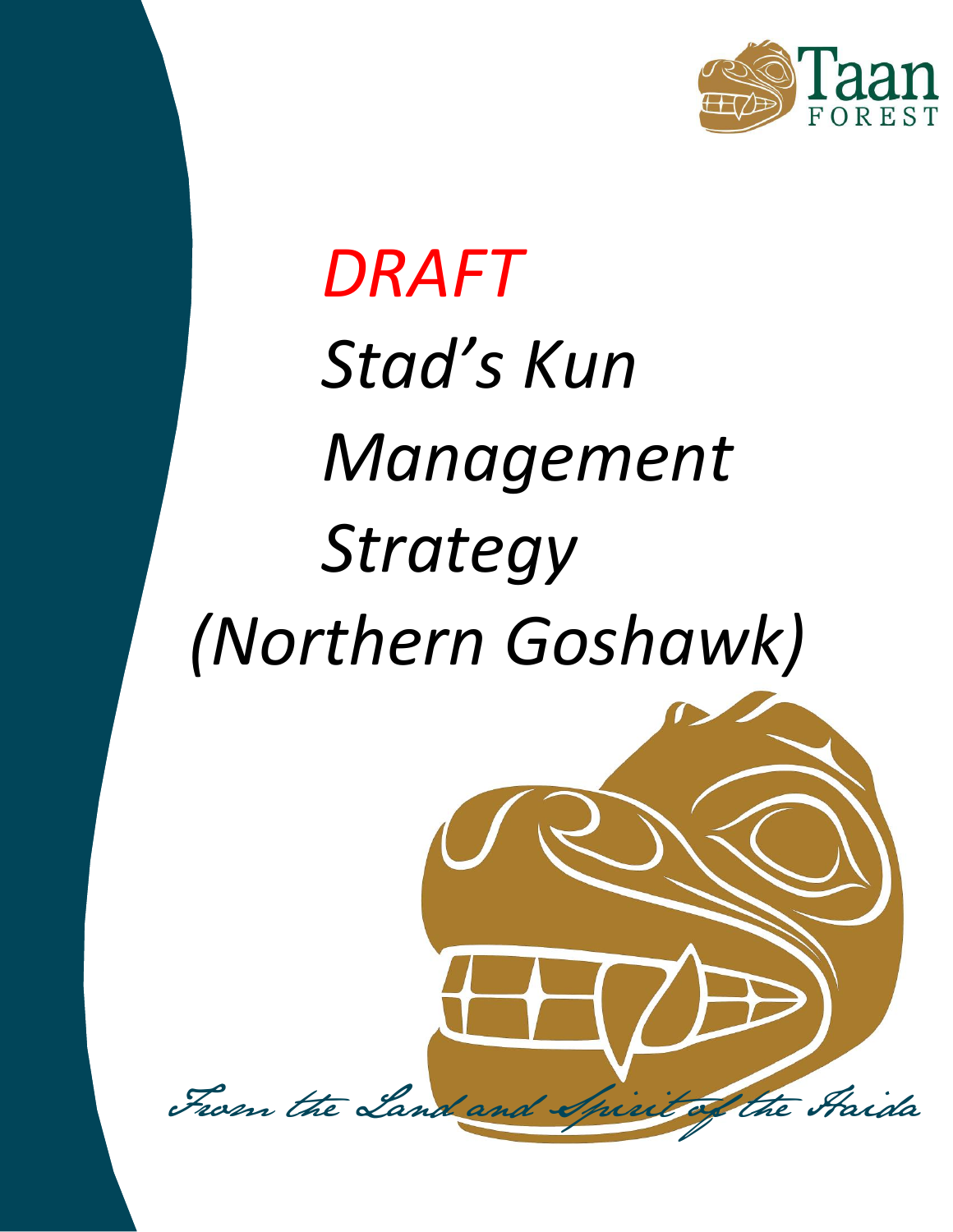

# **Table of Contents**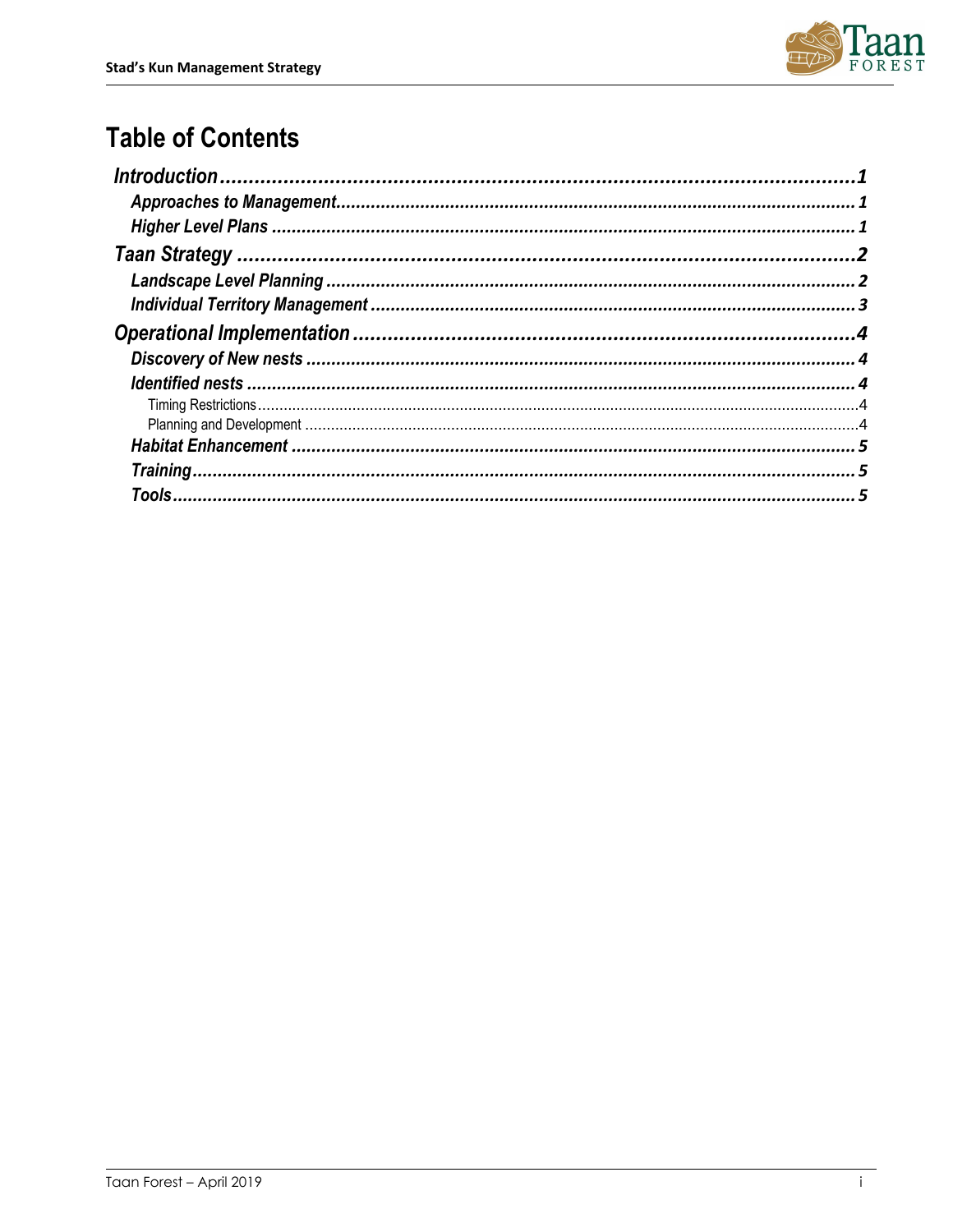

# <span id="page-2-0"></span>*Introduction*

## <span id="page-2-1"></span>*Approaches to Management*

Many of the Higher-Level plans associated with Goshawk protection and recovery strategy focus on a reactive approach to management. A reactive approach generally focuses on preservation and the establishment of set reserve and management area without evaluation and determining the Goshawk's actual needs.

The Taan Management Strategy focuses on a proactive approach to goshawk management within Taan tenures to manage for Goshawk habitat and forage needs based on past and current conditions of individual known and potential Goshawk territories. The strategy follows current legislated requirements but at an individual territory level of forage use, habitat enhancement techniques and prey management

## <span id="page-2-2"></span>*Higher Level Plans*

The Haida Gwaii Land Use Objective Order requires the establishment of a minimum 200ha core nesting reserve area around all known nest sites and requires the establishment of a minimum 200 ha reserve core nesting area immediately on newly discovered nest sites. This legal requirement is a reactive approach and currently more protection of Goshawk then anywhere in BC. Evaluation of the 200ha is required to type out the "core" nest area, generally making the core nesting area larger than 200ha. While a legal avenue of creating a reserve to protect a goshawk nest, continued monitoring and adaptive management is required to determine utilization.

The current Federal Goshawk Recovery Strategy, while not a legal order to date, is another reactive approach to managing goshawk and considered by many coastal Registered Professional Biologists (RPBio) to be a very low risk scenario. While the potential order has sections specific to Haida Gwaii the management of the HG goshawk is based on Interior BC strategies and utilizes attributes of Goshawk behavior and habitat that are generalization of habitat characteristics throughout the entire range of coastal goshawks and does not consider the unique habitat characteristics found in the North Coast, South East Alaska and Haida Gwaii. The outcome of this strategy creates a cookie cutter management approach to each nest site with unrealistic targets and assumptions of goshawk needs that are not necessarily available. The outcome of this order, should it come into effect, will be management of attributes the Goshawk may not utilize while encumbering realistic recovery initiatives.

The Provincial Implementation Strategy is a legal strategy that is proactive and provides management at the Breeding Area level. The management prescribed in the Provincial Implementation Strategy at the Breeding Area is described as being low risk in McClaren et al 2015<sup>1</sup>. It focuses on monitoring and recording of known and new nest sites but no management action at the Foraging Territory level. . The utilization of the Provincial Strategy while utilizing proactive management actions on the ground could be very effective. The Taan Management Strategy does not focus on monitoring, but monitoring is an integral part of measuring the success of the strategy. Monitoring of sites for the Taan strategy is assumed to be completed by Provincial and the Council of the Haida Nation staff under the Provincial legislation.

 $\overline{a}$ 

<sup>1</sup> McClaren, E.L., T. Mahon, F.I. Doyle, and W.L. Harrower. 2015. Science-Based Guidelines for Managing Northern Goshawk Breeding areas in Coastal British Columbia. *Journal of Ecosystems and Management 15*(2):1–91. Published by the Journal of Ecosystems and Management[: http://jem-online.org/index.php/jem/article/viewFile/576/506](http://jem-online.org/index.php/jem/article/viewFile/576/506)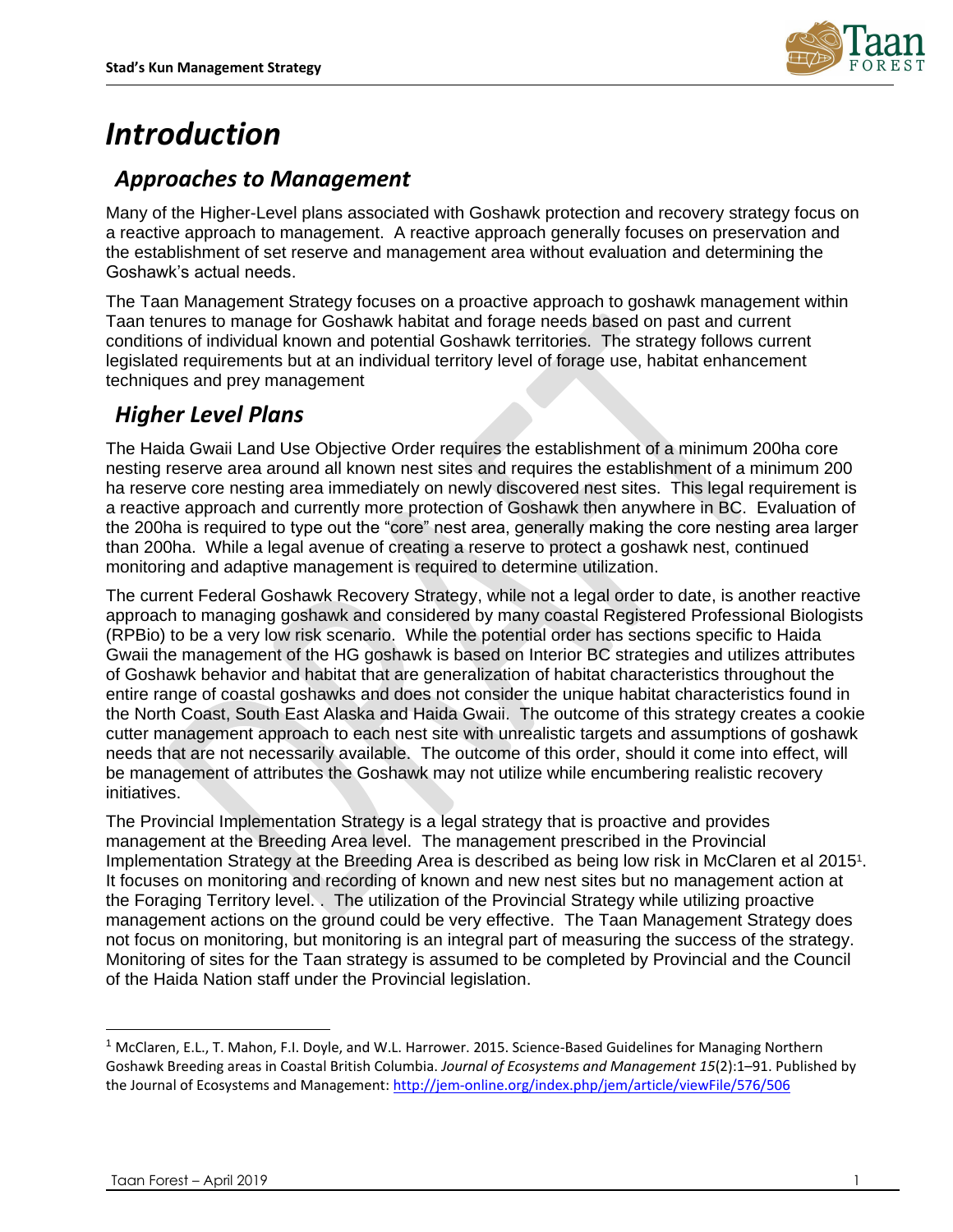

# <span id="page-3-1"></span><span id="page-3-0"></span>*Taan Strategy Landscape Level Planning*

Monitoring and observation results of Goshawk on Haida Gwaii have given us the following information

- Nests are not occupied annually
- New nests are frequently constructed
- New nest sites have been found near water ways such as lakes, larger rivers and ocean. This is likely due to access to a variety of forage species including waterfowl
- Concentrations of population have been recorded on the East side of Graham Island. Likely due to hobby chicken farmers and goshawk preying on chickens, but also because of observations by the general human population as majority of actives by humans are on the east side of Graham island
- Off the record sightings reported in newly harvested areas with small openings and lots of edge influence
- Prey consists of songbirds, wood peckers, red squirrels, sooty grouse, water fowl, mice, voles
- As a predator they monitor their prey and attack with agility. They utilize an ambush behavior for hunting (perch-hunting style).
- As agile fliers they are particularly good at flying under the canopy of mature stands of timber however utilize all stand types including swamps and non-productive natural areas provided there is prey and the ability to watch and listen for prey, i.e., a perch
- Males generally dominate and stay within a territory during a courtship season, calling females in to their area
- Breeding pairs are not monogamous. The male will generally stay in or near the same territory year after year. Breeding will occur if the male can attract a female during the courtship period
- During breeding and nesting, adults can fly up to 5.0 km away from nest when foraging. Most feeding is within 3km of nest site. Larger prey is ripped apart and flown in pieces back to the nest
- Outside of breeding and nesting, Goshawk will travel to hunt, particularly females, and not have a designated territory
- Timbered corridors along waterways are utilized for hunting and traveling to hunt. These corridors generally have a higher prey density

From these many observations and work on Haida Gwaii and other coastal areas of BC, at a landscape level a Registered Professional Biologists specializing in habitat management will spatially identify

- Areas of High Value Habitat requiring little or no management
	- Sufficient High Value nesting and forage habitat available
- Areas of High value habitat requiring management
	- High Value Habitat available but forage and/or nesting habitat dimensioning
- Areas of Lower value habitat requiring management
	- Area being used by goshawk for nesting and/ or foraging but little high value habitat available

From the landscape level assessment, areas of potential nesting sites and foraging areas can be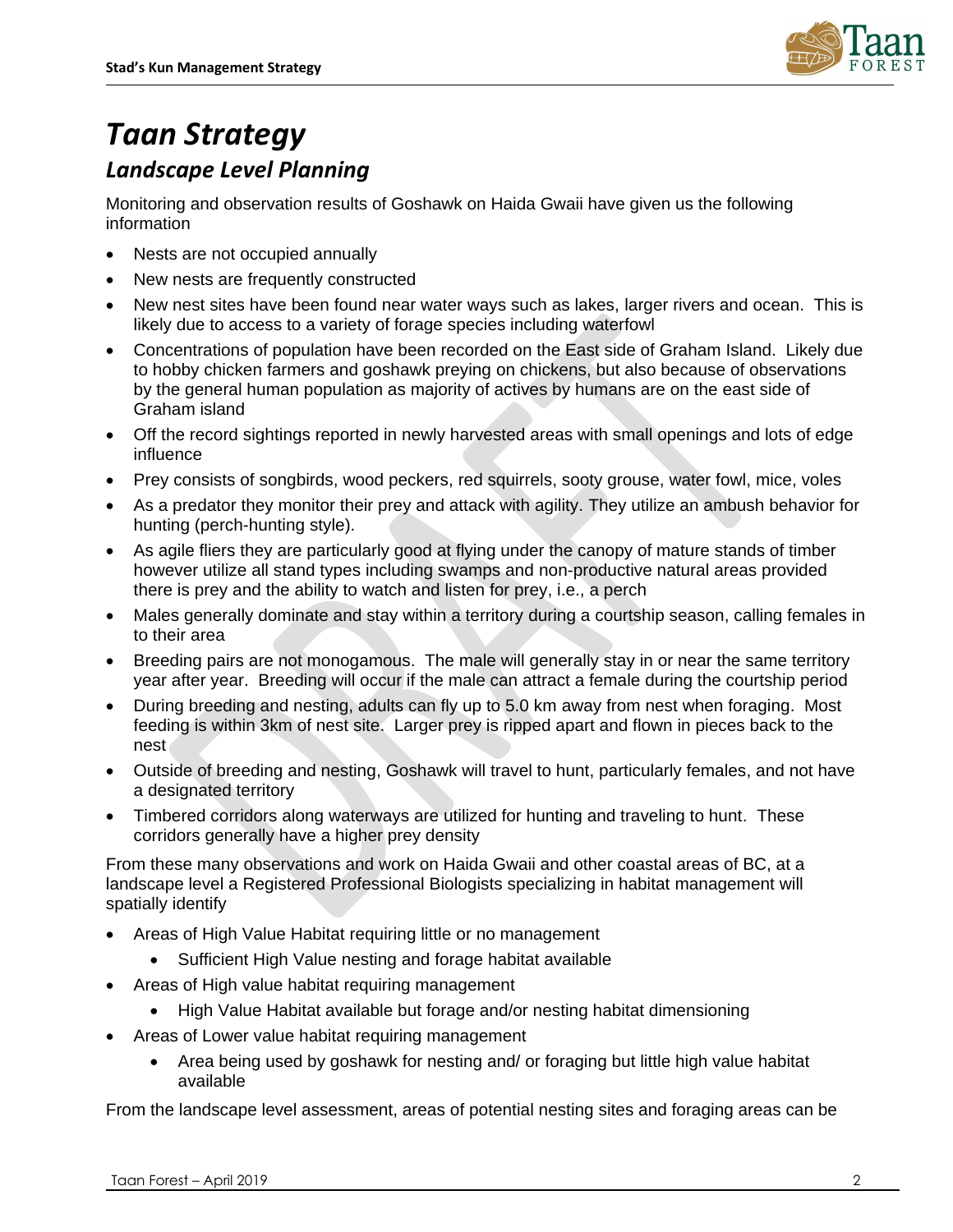

identified for observation and monitoring of goshawk use. This will help in finding additional nesting sites not already identified.

## <span id="page-4-0"></span>*Individual Territory Management*

Within the Haida Tenures TFL 60 and FLTC A87661 there are currently 21 identified territories. Territories may be fully within the licence areas, shared with other tenure areas or partially within protected areas.

A territory can be defined as the:

- core nesting area plus
- fledgling area plus
- foraging area during the nesting and fledgling stages. This will include the 200 ha breeding area as well an area outside the breeding area that will be categorized as foraging habitat

Each territory within the Haida Tenures are evaluated by a biologist to determine what the Goshawk are utilizing and extent of forage utilization within the territory and surrounding areas.

Depending on forage availability and stand types, the territory will vary in shape and size, not circles that have been used in the Federal Recovery Strategy.

To assist in the forage utilization evaluation, stands within individual territories are broken down into forage utilization categories:

Very High (VH) –

• Large spruce and hemlock dominated (75%+), Mature or Old Growth stands, usually Nesting and fledgling potential, generally core nest areas or stands that are in close proximity (900m) of nest and along Riparian areas.

High (H)

- Old growth of spruce/hemlock (<75%) outside the core nesting areas or riparian areas.
- Mature (50 years +) stands that have been commercially thinned with a basal area reduction of <40m2/ha target density of 600 sph
- Mature (50 years +) stands with a stand density of <850 sph
- Unnatural Openings <15 years old and <200m between significant forested retention (i.e. >1.0ha)

Moderate (M)

- Mature (50 70 years) stands of spruce/hemlock dominant stands of high density >850sph.
- Old Growth cedar stands, wetlands, swamps and natural openings
- Spaced and/or pruned stands >15 years to 50 years with <850 sph
- Stands >15 years old to 50 years with natural spacing of <850 sph
- Over dense conifer stands >15 years old with <200m between significantly forested retention

Low (L)

- Mature stands dominated by red and or yellow cedar of any density
- Over dense Immature stands  $>15-50$  that are less than 25m in height with  $>200$ m between significantly forested retention and >850 sph
- New openings that are >200m between significant forested patches (>1.0h)

Based on the outcome of the evaluation an individual territory management plan will be developed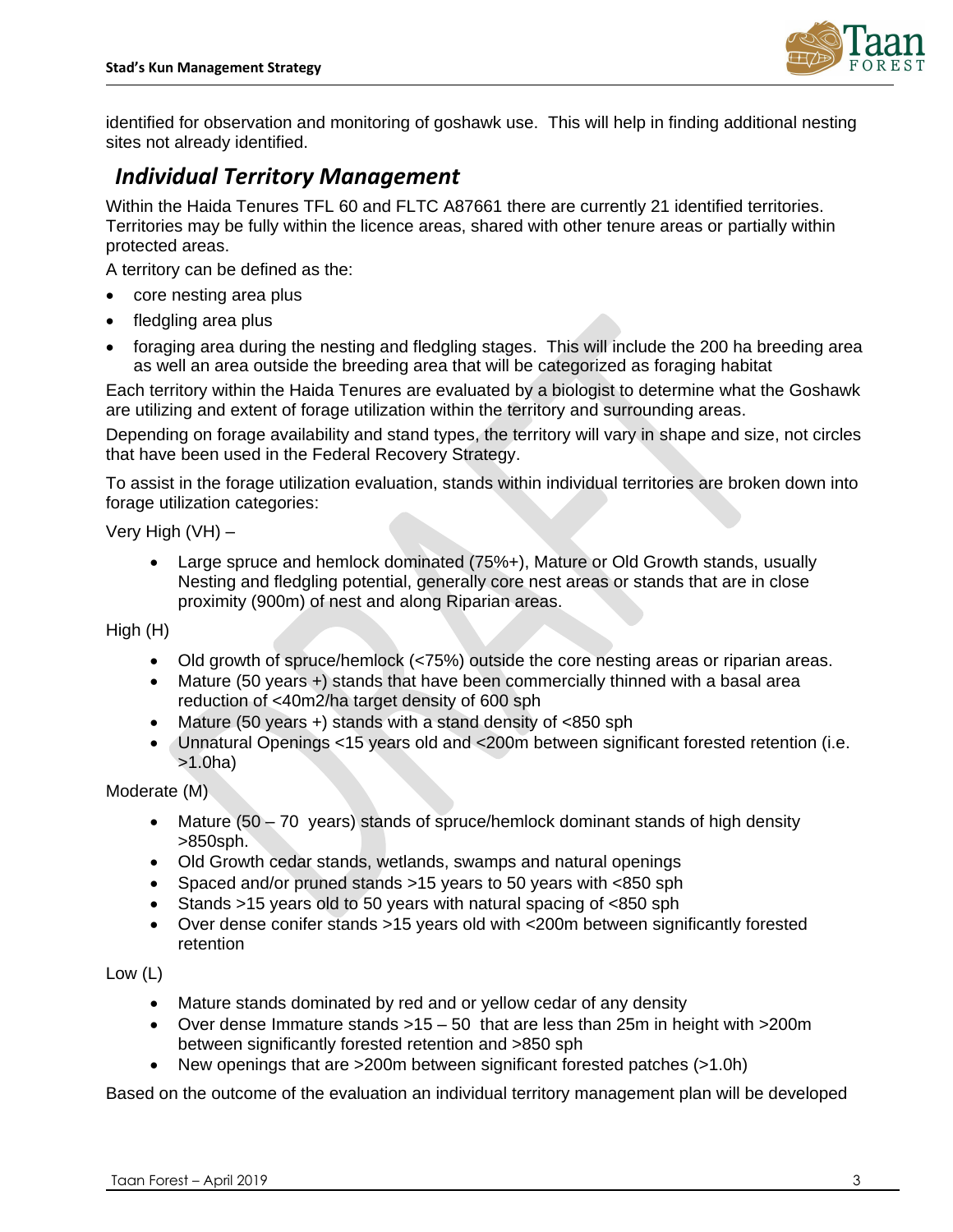

with an RPBio. A set number or a percent of forage area to maintain is not the objective, but to ensure at each territory:

- An appropriate amount of Very High utilization stands are available and can be maintained for the territory. This may require recruitment of younger stands to design the territory for future natural habitat loss from windfall, slides and stand morality
- Sufficient forage area is maintained, including connectivity to high use forage areas

The territory management plan will include:

- The legal core nesting area (approximately 200 ha)
- Identified areas/ stands for enhancement silviculture to increase habitat value for:
	- Prey management
	- Raptor access to prey
	- Eventual nesting habitat
- Spatial identification of very high and high habitat stands or planned stands where habitat must be developed for increasing habitat or maintaining habitat
- Spatial connectivity from core to high value foraging, or planned connectivity
- Proposed harvesting limits, locations and sizes

# <span id="page-5-0"></span>*Operational Implementation*

## <span id="page-5-1"></span>*Discovery of New nests*

As per Taan's 2018 FSP sec 6.131 during development area planning or anytime during block development a potential Goshawk nest that is outside the HGLUOO schedule 12 reserves is discovered:

- Cease harvesting and/ or road building activities within 800m
- Report the potential finding to the Council of the Haida Nation and Province of BC
- Where an RPBio determines the nest to be of a Northern Goshawk a breeding area of a minimum size of 200ha will be established. The breeding area will be established in conjunction with an RPBio, the Council of the Haida Nation and the Province of BC.
- A restricted activity zone of 800m will be maintained around the nest during breeding season. This includes Road building and harvesting operations.

#### <span id="page-5-3"></span><span id="page-5-2"></span>*Identified nests* **Timing Restrictions**

Around all identified nests the following restrictions apply

During breeding season maintain the following from the nest site

- 100m no truck hauling or road maintenance
- 500m no road construction or tree falling
- 1000m no blasting or repeated air craft noise at altitudes <350m

#### <span id="page-5-4"></span>**Planning and Development**

Within 4000m of nest during block planning/ engineering:

• Avoid placement of development areas within Very High Nesting and Forage potential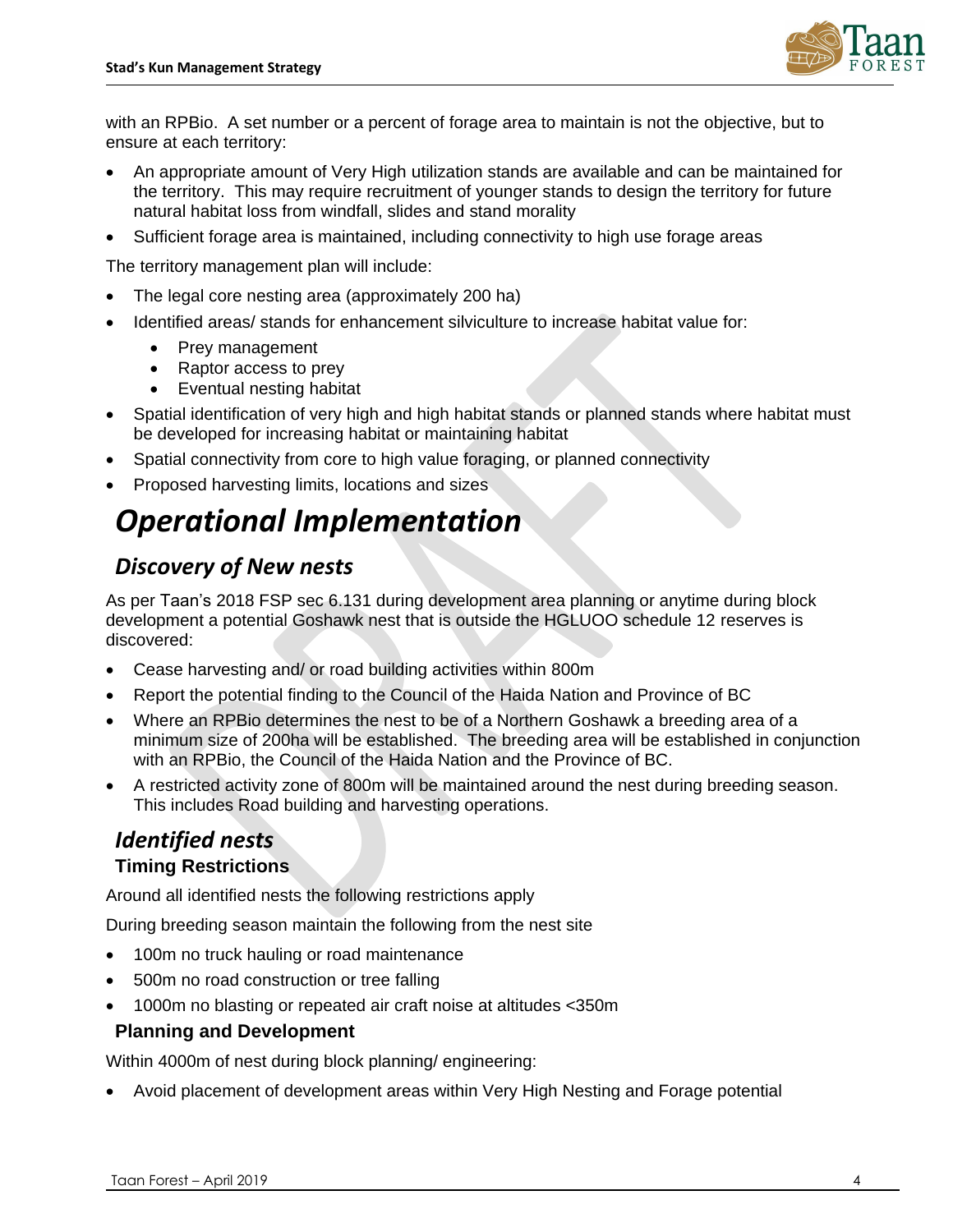

- Create small harvest openings not exceeding 200m between forested edges (>20 years old)
- Maintain a distance of >200 m between the nest and hard edges
	- Forested edges must be >1.0ha in size
- Avoid block development immediately adjacent young (<20 years) over dense conifer stands
- Where possible utilize anchor points for internal retention (forested edge) such as wildlife trees, stream junctions, cultural forest features
- Consider commercial thinning in  $2^{nd}$  growth dense forested stands unlimited size
- Design openings with no straight edges to allow for hunting along the edge of stands <20 years old
- Where safe to do so retain wildlife trees, snags and habitat trees within the opening area between forested edges.
	- Heavily diseased trees, such has hemlock infected with hemlock dwarf mistletoe that would not have economic value should be left standing and girdled to create a wildlife snag while reducing potentially infecting the regenerating stand
- Minimize road development
- Consider increasing the size of reserve on Type I and II fish habitat or feather a buffer zone beyond the reserve zone of Type I and Type II fish habitat where species composition has Very High to High Goshawk nesting and/ or forage potential such as productive Spruce/ Hemlock **Stands**

#### <span id="page-6-0"></span>*Habitat Enhancement*

Where there has been a history of logging within 4000m of the nest and there is further planned development, target Habitat Enhancement strategies in over dense conifer stands between 15 and 60 years old. Enhancement techniques include but not limited to:

- Spacing between 600 to 900 sph
- Pruning
- Fencing/ caging areas for understory development
- Creating snags for insect and wildlife activity
- Fertilizing for increased growth development
- Stands near Type I and II Fish Habitat should be targeted for treatment

Habitat Enhancement objectives are to

- create Old Growth attributes in a shorter time frame then what is naturally occurring.
- provide prey habitat
- provide hunting opportunity for Goshawk and other birds of prey

#### <span id="page-6-1"></span>*Training*

Taan planning staff and planning contractors will be trained to:

- Identify goshawk and potential nesting sites
- Identify migratory birds including nesting areas

### <span id="page-6-2"></span>*Tools*

The following tools will be utilized to assist in implementing Taan Management Strategy: